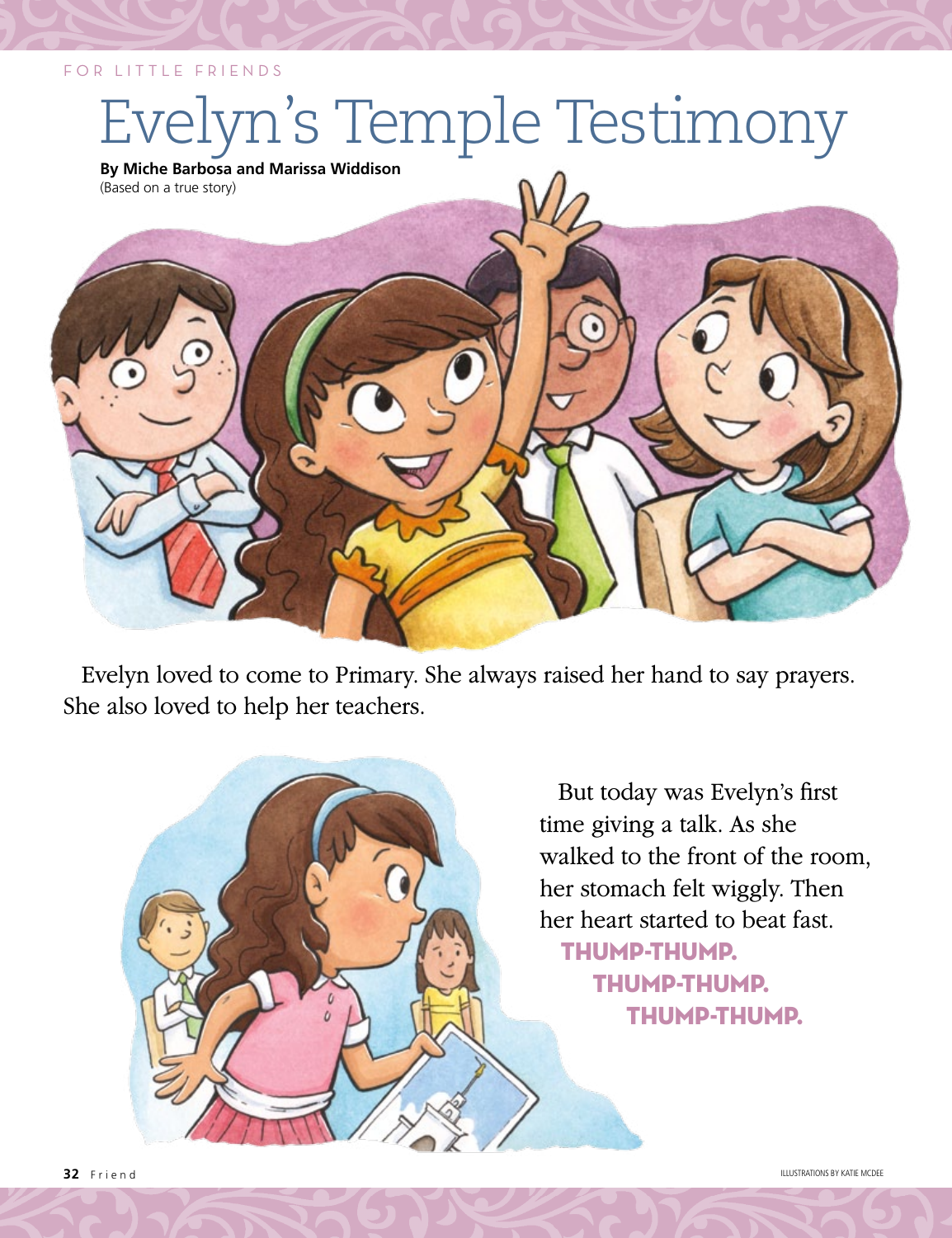

"Hi," Evelyn said when she reached the front of the room. "My name is Evelyn. My family just went to the temple so we can be together forever."

![](_page_1_Picture_2.jpeg)

Evelyn told the Primary children about the white dress she wore. The temple was very white too. She told them that she and her parents and sister were sealed together forever.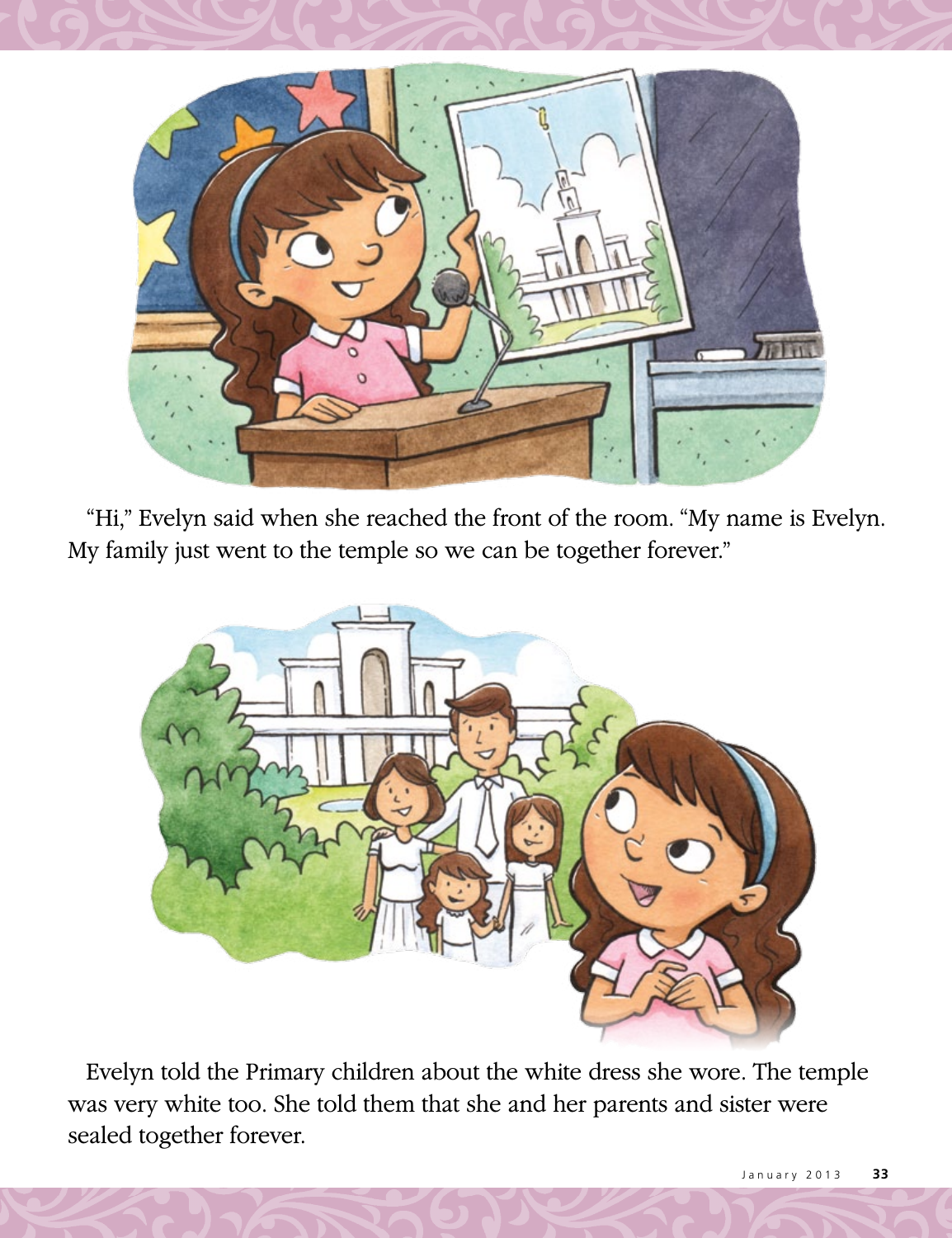![](_page_2_Picture_0.jpeg)

"I know Heavenly Father loves us," Evelyn said. "He lets us go to the temple to be with our families forever."

Evelyn sat back down. She felt happy. It felt like a warm light was shining through her body. She was happy she went to the temple. ◆